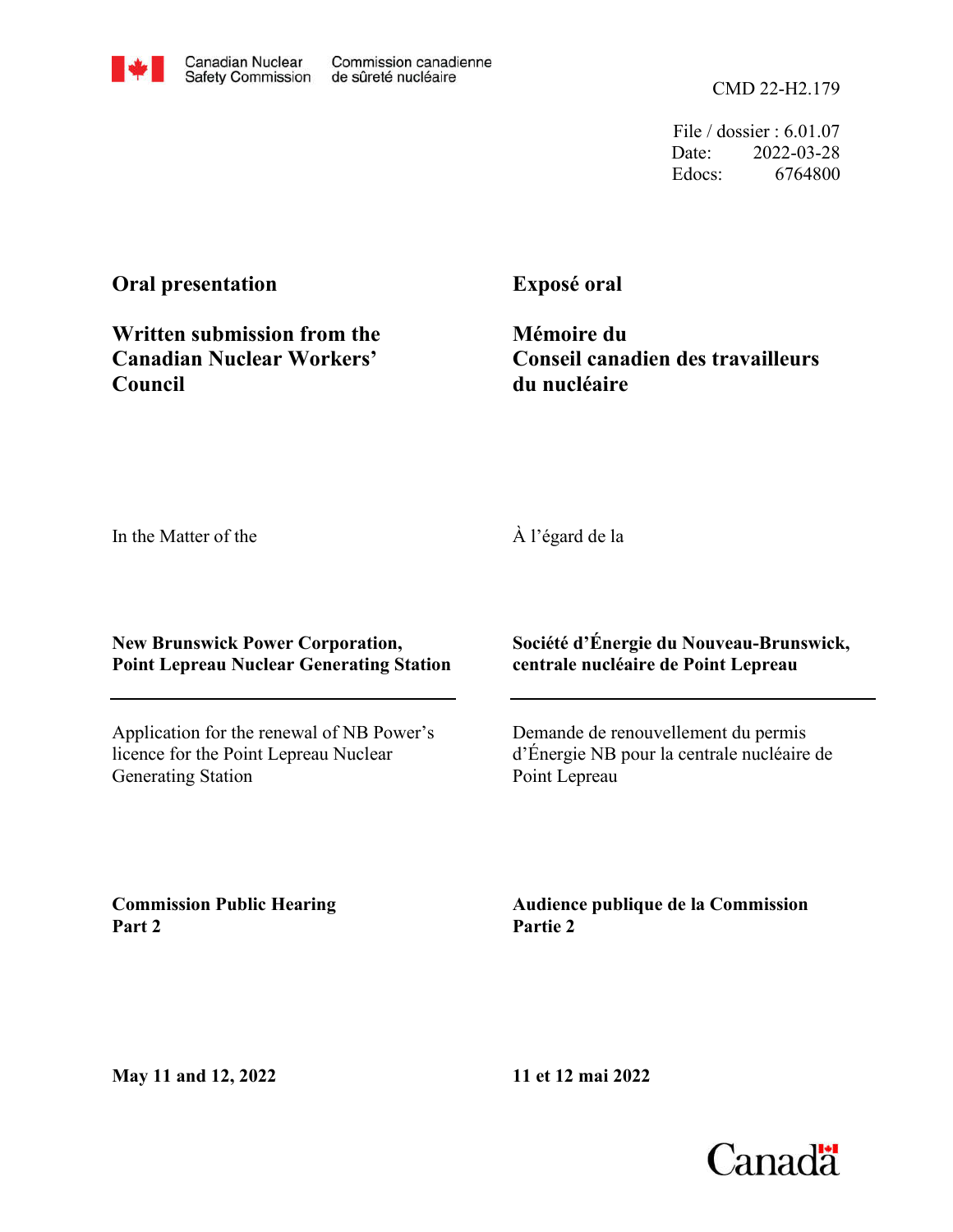

March 28, 2022

Members of the Commission c/o Louise Levert Senior Tribunal Officer, Commission Secrétariat Canadian Nuclear Safety Commission 280 Slater St. P.O. Box 1046 Ottawa, Ontario K1P 5S9 [Interventions@cnsc-ccsn.gc.ca](mailto:Interventions@cnsc-ccsn.gc.ca)

#### **Reference 2022-H02**

## **CNWC Submission regarding the Application from New Brunswick Power Corporation (NB Power) for the renewal of the Point Lepreau Nuclear Generating Station (PLNGS) Power Reactor Operating Licence (PROL) 17.01/2022,**

Dear President Velshi and Members of the Commission,

Please accept this letter as the written submission from the Canadian Nuclear Workers' Council (CNWC) for the CNSC Public Hearing regarding the application from NB Power for the renewal of the PROL for the PLNGS. The CNWC is also requesting an opportunity to make an oral presentation at the CNSC Public Hearing - Part 2, scheduled for May 11-12, 2022.

The CNWC supports renewing the PLNGS PROL.

#### **The Canadian Nuclear Workers' Council**

The CNWC was formed in 1993 as an association of Unions representing Workers across Canada's nuclear industry. Our Membership encompasses uranium mines and mills, nuclear fuel production, nuclear power plant (NPP) operation and maintenance, engineering, NPP construction and refurbishment, medical isotope production, nuclear research and development, nuclear waste handling and decommissioning. Our Membership also includes District Labour Councils in a number of host communities.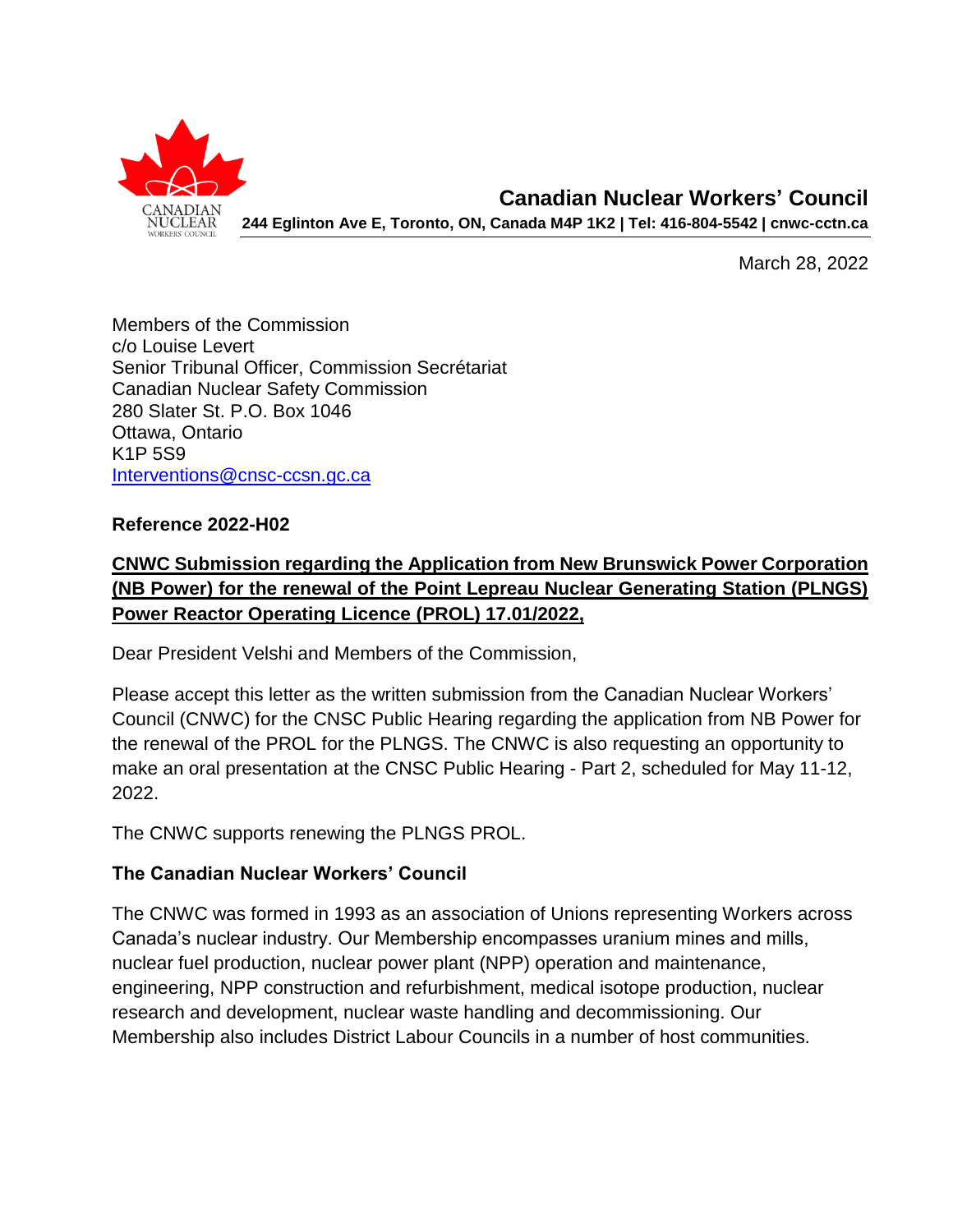The International Brotherhood of Electrical Workers (IBEW) Local 37, representing the Women and Men employed at NB Power's PLNGS, is an active Member of the CNWC. The Saint John District Labour Council is also a Member.

The goals of the CNWC are to:

- ensure the perspectives of Canada's Nuclear Workers are heard by decision makers,
- strengthen the collective role of Nuclear Workers via their Unions as partners in Canada's Nuclear Industries,
- enhance public knowledge about the many benefits of Canada's Nuclear Industry, and
- share our experiences with one another.

The CNWC engages in a number of activities to further our goals including an annual conference for CNWC Members in communities hosting Canada's nuclear facilities. Our last in-person conference was held in 2019 in Saint John, New Brunswick. That conference included a comprehensive tour of the PLNGS. Participants were very impressed by the high level of employee engagement and the obvious pride employees had for their plant.

The CNWC is a regular participant in the regulatory process.

The CNWC has reviewed NB Power's application, CMD 22-H2.1 and CMD 22-H2.1A as well as CNSC Staff's assessment of that application, CMD 22-H2 and CMD 22-H2A. We previously reviewed the 2020 performance of the PLNGS in preparation for our submission on the Regulatory Oversight Report for Canada's Nuclear Generating Sites: 2020. We also reached out to IBEW Local 37 and NB Power.

### **NB Power's Application**

PLNGS is home to a CANDU 6 PHWR and a Solid Radioactive Waste Management Facility. The plant was returned to service in 2012 following a plant refurbishment. The current 5-year PROL expires on June 30, 2022. NB Power has mature programs in place for all safety and control areas (SCAs), met licence conditions and operated the station safely throughout the current licence period. A Periodic Safety Review (PSR) was completed and an implementation plan (IIP) developed to address findings. CNSC staff accepted that IIP on June 30, 2021. NB Power applied for a renewal with a requested period of 25 years. The CNWC supports the application from NB Power as set out in CMD 22-H2.1 and H2.1A except for the requested licence period.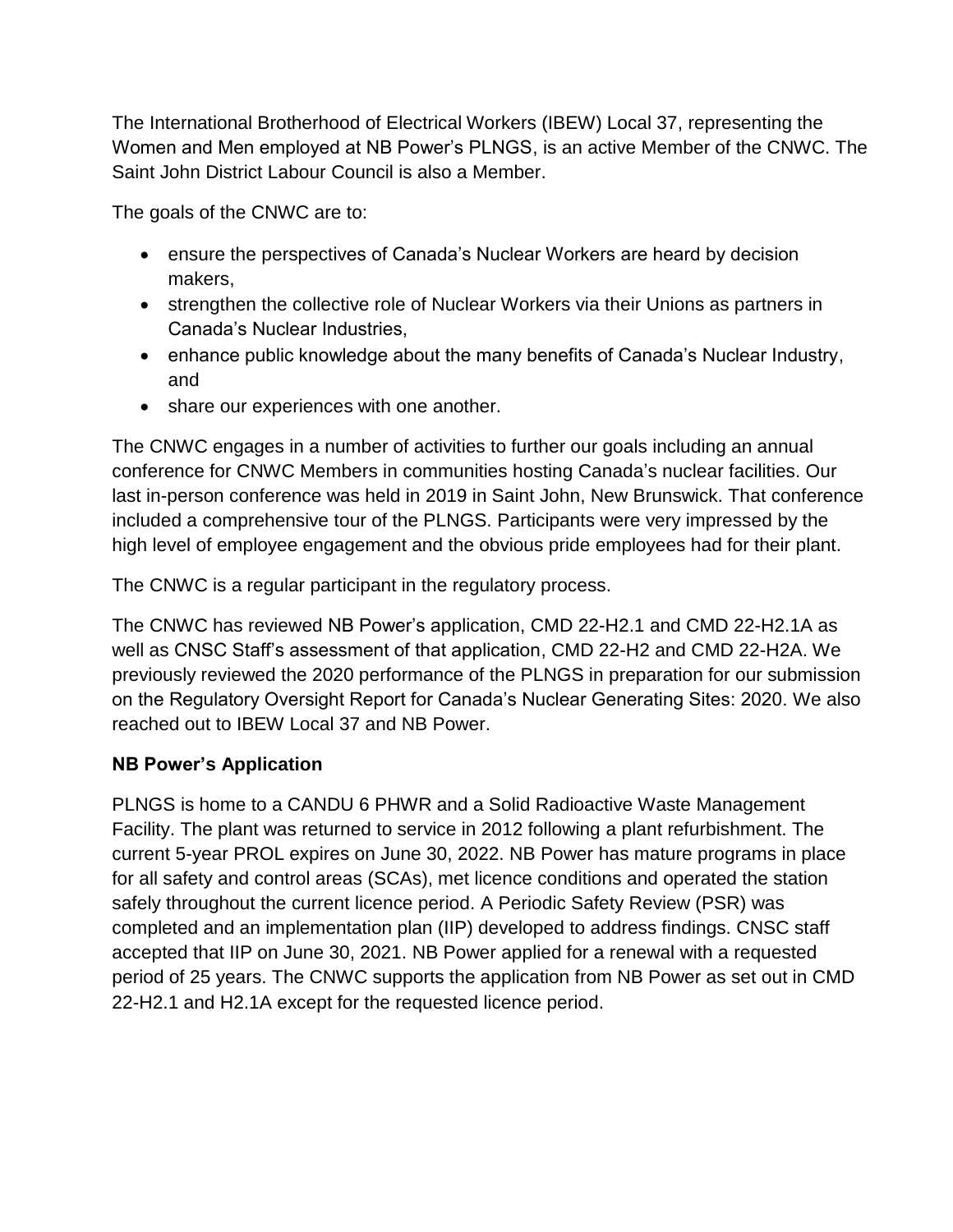### **CNSC Staff's Assessment on NB Power's application**

The CNWC supports CNSC Staff's assessment, conclusions and recommendations as set out in CMD 22-H2 and 22-H2A except for the recommendation for a 20 year licence period. More specifically, we agree that:

- NB Power is qualified to carry out the activities authorized by the licence, and
- NB Power has adequate provisions in place for the health and safety of people and protection of the environment.

Although we agree with CNSC Staff's assessment we do not support the recommended 20 year licence period and suggest a licence period of no greater than 10 years.

### **CNWC Thoughts on PROL Licence Periods**

CNSC PROL periods used to be considerably shorter. CNSC public hearings provide intervenors with an opportunity to ask questions and raise concerns and helped drive engagement. Valuable engagement often happens while preparing for public hearings and public meetings. We understand that public hearings use a lot of valuable time and resources which resulted in pressure to lengthen licence periods. The CNWC and CNWC Members supported those longer licence periods with the understanding there would be other opportunities for public engagement within those licence periods such as mid-licence reviews and annual regulatory oversight reports (RORs). The licence periods for the nuclear power plants grew to 5 years then more recently 10 years. 10 years is the longest licence period we have supported. Now the use of the annual RORs is under review. We're concerned about how this will all affect accountability and public engagement. CNSC Staff will continue to have the power to enforce licence conditions but enforcement is not always the most proactive tool. The Commission needs an opportunity to consider changes in company priorities, changes in safety culture, changing events, new/updated technologies, standards and regulations. Longer licence periods are a fundamental shift in the approach to nuclear regulatory oversight in Canada and we're concerned the result could be a lower level of engagement. We suggest a licence period of no greater than 10 years with an assurance that the public will have a meaningful opportunity to be heard within that licence period.

#### **Concluding Remarks**

PLNGS provides a reliable supply of electricity for New Brunswick without greenhouse gas emissions. It also provides the type of high-quality jobs we need more of. The standards of workplace health and safety we see in Canada's nuclear power plants, including PLNGS, are second to none. The work being done at the PLNGS will continue to support the next generation of clean nuclear energy. There continues to be strong community support for the PLNGS. The socio-economic benefits cannot be overstated.